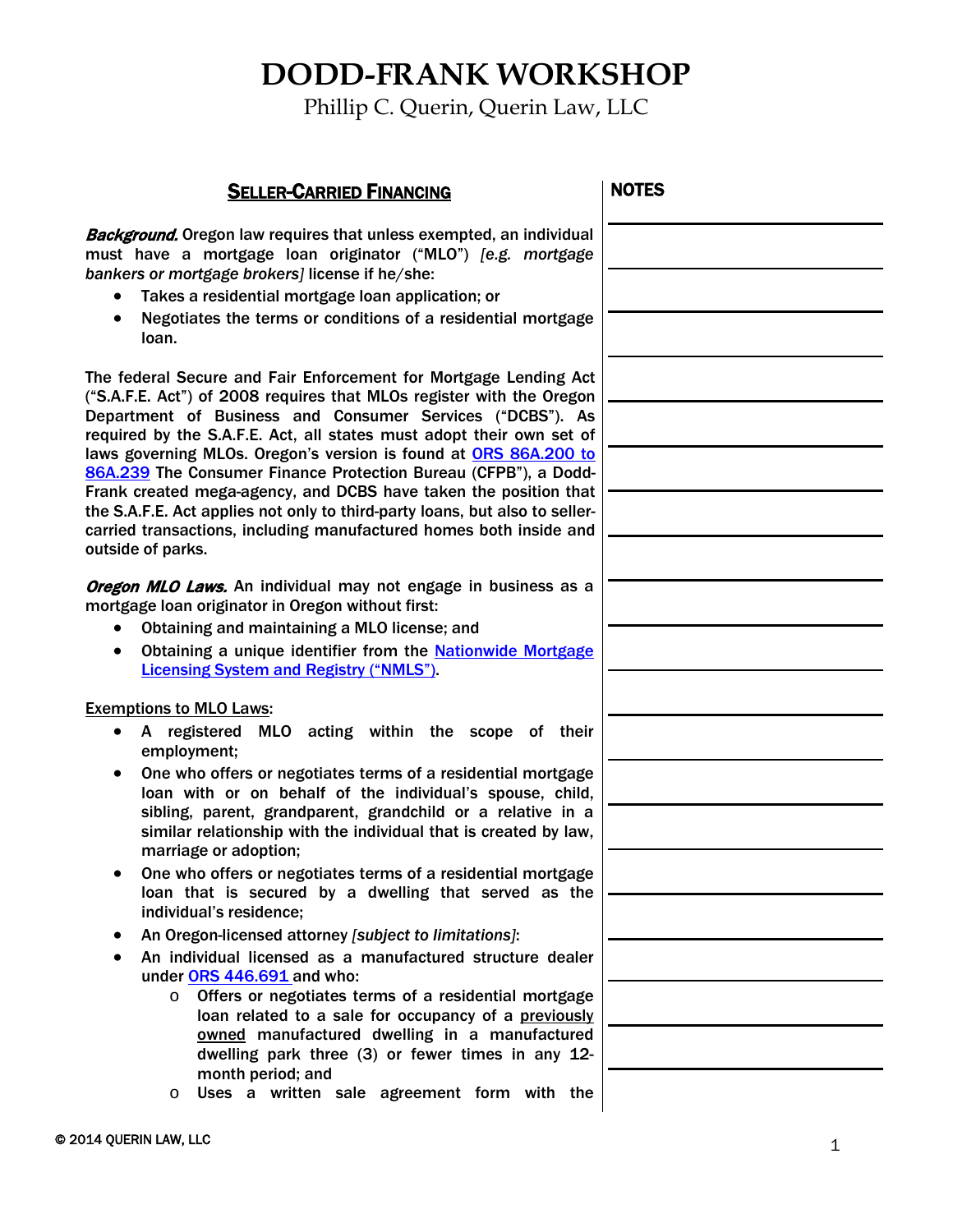Phillip C. Querin, Querin Law, LLC

|                                                         | purchaser that: (a) complies with the requirements of<br>ORS 646A.050, 646A.052 and 646A.054; (b) with<br>any applicable administrative rules; and (c) any other |  |
|---------------------------------------------------------|------------------------------------------------------------------------------------------------------------------------------------------------------------------|--|
|                                                         | applicable requirements for residential mortgages for<br>manufactured dwellings.                                                                                 |  |
| $\circ$                                                 | Note: This exemption does not permit the individual<br>to hold more than eight (8) residential mortgage                                                          |  |
|                                                         | loans at any one time.                                                                                                                                           |  |
|                                                         | An individual who is licensed as a limited manufactured<br>structure dealer, and who:                                                                            |  |
| O                                                       | Has an ownership interest in a manufactured dwelling<br>park;                                                                                                    |  |
| O                                                       | Offers or negotiates terms of a residential mortgage<br>loan related to a sale for occupancy of a previously                                                     |  |
|                                                         | owned_manufactured dwelling in any manufactured<br>dwelling park in which the individual has an                                                                  |  |
|                                                         | ownership interest, five (5) or fewer times in any 12-<br>month period; and                                                                                      |  |
| $\circ$                                                 | Uses a written sale agreement form with the<br>purchaser that: (a) complies with the requirements of<br>ORS 646A.050, 646A.052 and 646A.054, (b) with            |  |
|                                                         | any applicable administrative rules, and (c) with any<br>applicable<br>requirements<br>residential<br>other<br>for                                               |  |
|                                                         | mortgages for manufactured dwellings.                                                                                                                            |  |
| $\circ$                                                 | This exemption does not permit the individual to hold<br>more than twelve (12) residential mortgage loans at<br>any one time.                                    |  |
|                                                         |                                                                                                                                                                  |  |
|                                                         | An employee of a licensed manufactured structure dealer is<br>not subject to the MLO licensing requirements if the                                               |  |
| employee:                                               | Performs only administrative or clerical tasks; and                                                                                                              |  |
| $\circ$<br>O                                            | Receives only a salary or commission that is<br>customary among dealers and employees of dealers.                                                                |  |
|                                                         | An employee of a dealer may become subject to the licensing<br>provisions if the CFPB determines, in a guideline, rule,                                          |  |
|                                                         | regulation or interpretive letter that this exemption granted is<br>inconsistent with requirements set forth in 12 U.S.C. 5101 et.                               |  |
|                                                         | seq. (S.A.F.E. Act)                                                                                                                                              |  |
|                                                         | Oregon Laws Re Form of Purchase Agreement. [Note: Although the<br>following laws apply to manufactured dwelling dealers, they will also                          |  |
|                                                         | apply to persons otherwise exempted from the MLO licensing laws.]                                                                                                |  |
| "Purchase agreement" means the written contract between |                                                                                                                                                                  |  |
| the manufactured dwelling dealer and the buyer for the  |                                                                                                                                                                  |  |
|                                                         | purchase of a manufactured dwelling.                                                                                                                             |  |
|                                                         | "Purchase agreement" does not include a retail installment                                                                                                       |  |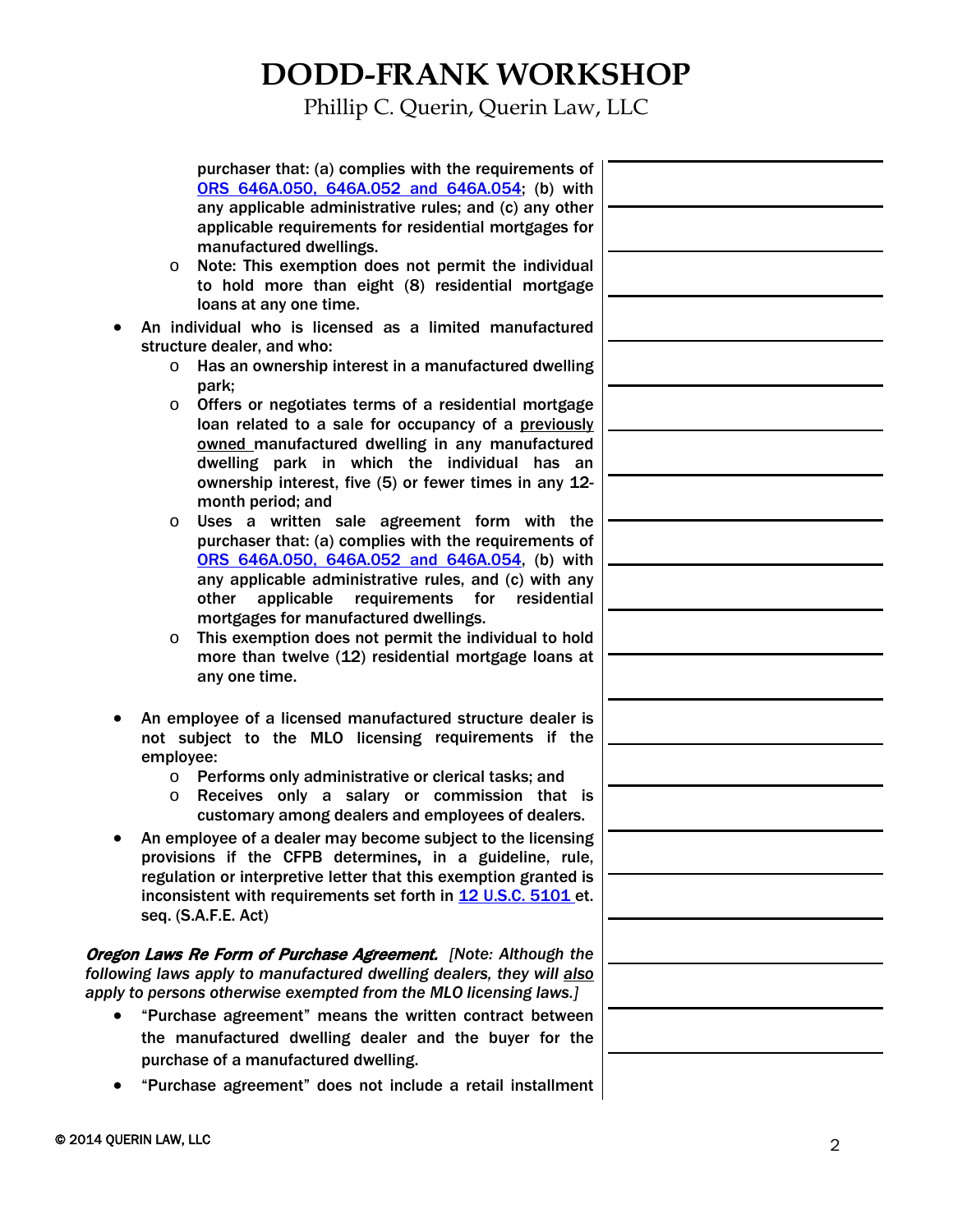Phillip C. Querin, Querin Law, LLC

contract or loan agreement entered into as part of the purchase transaction. • A manufactured dwelling dealer who sells a manufactured dwelling shall use a purchase agreement form that complies with this section and rules adopted in accordance with ORS [646A.054.](http://www.oregonlaws.org/ors/646A.054) *[This statute enables the Oregon Department of Justice to adopt administrative rules identifying unlawful practices. Those rules can be found at the link here.[1\]](#page-2-0)* • Of particular importance is 441-446-0203 (Exemptions from Mortgage Loan Originator Licensing): o In addition to the statutory provisions relating to the MLO licensing exemptions, the following conditions apply: Only one limited manufactured structure dealer licensee per manufactured dwelling park may claim the exemption from licensing; A manufactured structure dealer may offer or negotiate the terms of a residential mortgage loan in a manufactured dwelling park where a limited manufactured structure dealer claims an exemption under  $ORS$   $86A.203(2)(f)$ , but the manufactured structure dealer may not acquire or hold an ownership interest in the manufactured dwelling park or in the business entity holding the limited manufactured structure dealer license; A MLO may offer or negotiate terms for a residential mortgage loan on behalf of a dealer who holds the statutory maximum number of loans set out in [ORS 86A.203\(3\)](http://www.oregonlaws.org/ors/86A.203) or (4), as applicable to that dealer; **A** dealer must verify, whether through NMLS Consumer Access or other means that the MLO retained to complete a transaction under this section meets the requirements of MLO licensing law. • For purposes of establishing the maximum number of residential mortgage loans a dealer may offer or negotiate without a mortgage loan originator license, this rule applies to residential mortgage loans made on or after July 31, 2010. The purchase agreement shall include the base price<sup>[2](#page-2-1)</sup> and a written itemization that clearly and discloses the retail prices of the following, if not included in the base price:

<span id="page-2-0"></span><sup>&</sup>lt;sup>1</sup> [http://arcweb.sos.state.or.us/pages/rules/oars\\_400/oar\\_441/441\\_446.html](http://arcweb.sos.state.or.us/pages/rules/oars_400/oar_441/441_446.html)

<span id="page-2-1"></span><sup>&</sup>lt;sup>2</sup> As used in this section and ORS 646A.052: (1) "Base price" means the total retail cost of the following unless separately disclosed as described in ORS 646A.052 (2): (a) The manufactured dwelling as provided by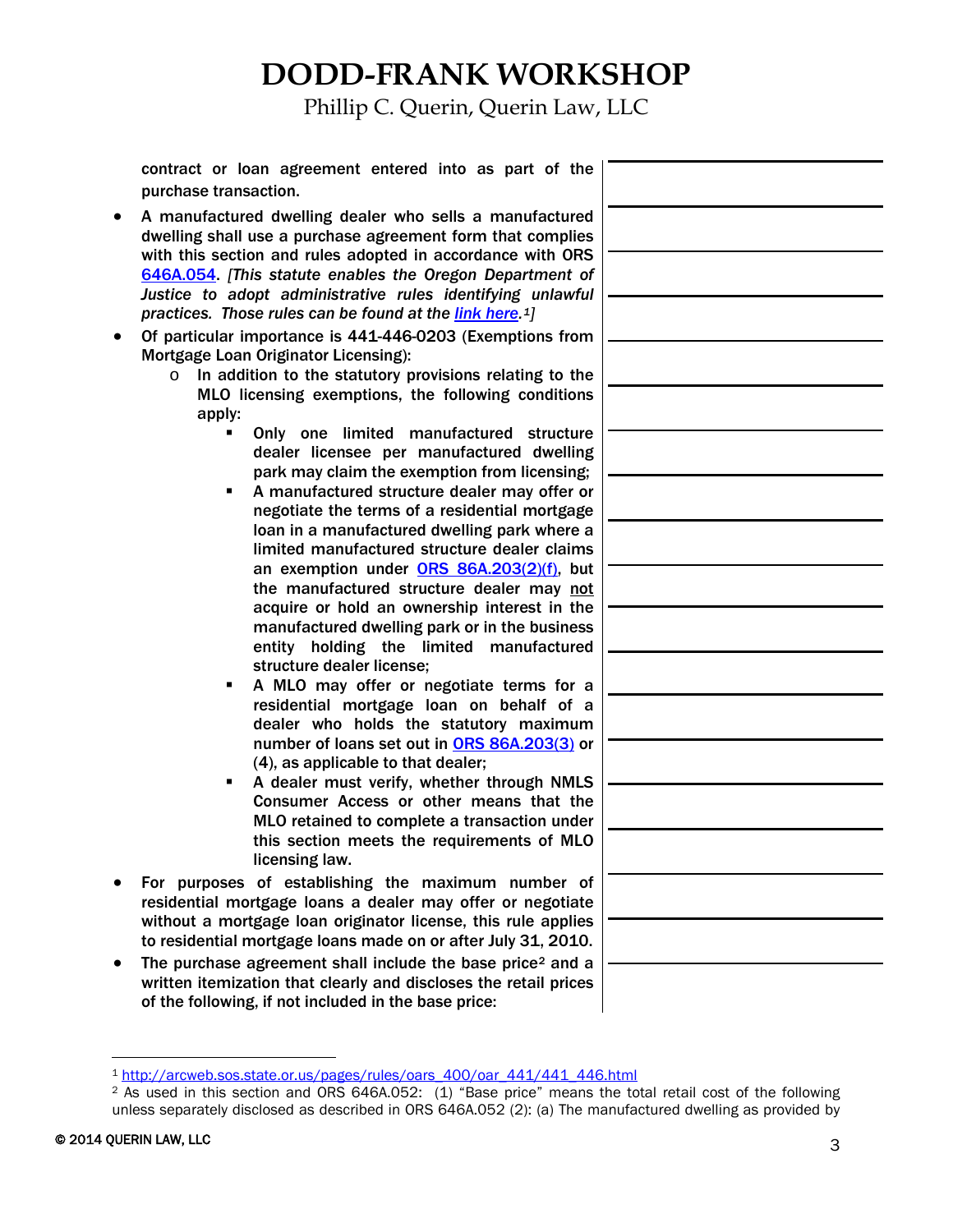Phillip C. Querin, Querin Law, LLC

| O       | Manufactured dwelling options that are ordered by<br>the buyer.                                                                                                |  |
|---------|----------------------------------------------------------------------------------------------------------------------------------------------------------------|--|
| O       | The amount of any refundable or nonrefundable<br>administrative or processing fees paid to or collected<br>by the dealer and the circumstances under which the |  |
|         | fees may be returned to the buyer.                                                                                                                             |  |
| O       | The amount of any earnest money paid and the                                                                                                                   |  |
|         | circumstances under which the earnest money may                                                                                                                |  |
|         | be returned to the buyer.                                                                                                                                      |  |
| O       | Improvements provided by the dealer, or by a third<br>party at the request of the dealer, to the extent known                                                  |  |
|         | to the dealer at the time of sale.                                                                                                                             |  |
|         | Note: The written itemization of<br>$\blacksquare$                                                                                                             |  |
|         | improvements under this paragraph excuses                                                                                                                      |  |
|         | the dealer from providing the buyer with a                                                                                                                     |  |
|         | separate statement of estimated costs under                                                                                                                    |  |
|         | ORS 90.518 (Oregon landlord-tenant law) for                                                                                                                    |  |
|         | those itemized improvements. <sup>3</sup>                                                                                                                      |  |
| $\circ$ | All loan fees and credit report fees paid to or collected                                                                                                      |  |
|         | by the dealer to obtain financing for the buyer's                                                                                                              |  |
|         | purchase of the manufactured dwelling and the<br>circumstances under which the fees may be returned                                                            |  |
|         | to the buyer.                                                                                                                                                  |  |
| $\circ$ | Alterations and upgrades to the manufactured                                                                                                                   |  |
|         | dwelling made by the dealer or by a third party at the                                                                                                         |  |
|         | request of the dealer.                                                                                                                                         |  |
| O       | Goods and services provided by the dealer, or by a                                                                                                             |  |
|         | third party at the request of the dealer, that are not                                                                                                         |  |
|         | otherwise disclosed pursuant to this section.                                                                                                                  |  |
| O       | Fees for the issuance or updating of an ownership                                                                                                              |  |
|         | document.                                                                                                                                                      |  |
| O       | The extended warranty contract, if any.                                                                                                                        |  |
| O       | Delivery, installation or site access costs that are not<br>otherwise disclosed pursuant to this section, if any.                                              |  |
| $\circ$ | The purchase agreement form must be accompanied                                                                                                                |  |
|         | by a list, provided by the Department of Justice, of                                                                                                           |  |
|         | governmental consumer protection agencies having                                                                                                               |  |
|         | jurisdiction over manufactured dwelling issues.                                                                                                                |  |
|         |                                                                                                                                                                |  |
|         |                                                                                                                                                                |  |
|         |                                                                                                                                                                |  |
|         |                                                                                                                                                                |  |

1 the manufacturer; (b) Features added by the dealer, if any; (c) Freight; and (d) Delivery and installation as stated in the purchase agreement.

<span id="page-3-0"></span><sup>3</sup> "Improvements" means goods and services not included in the base price that are, in general, needed to prepare a site and complete the setup of a manufactured dwelling. "Improvements" includes, but is not limited to, permits, site preparation, sidewalks, concrete, utility connections, skirting, steps, railings, decks, awnings, carports, garages, sheds, gutters, downspouts, rain drains, heat pumps, air conditioning, basements, plants and landscaping, installation fees and system development charges.